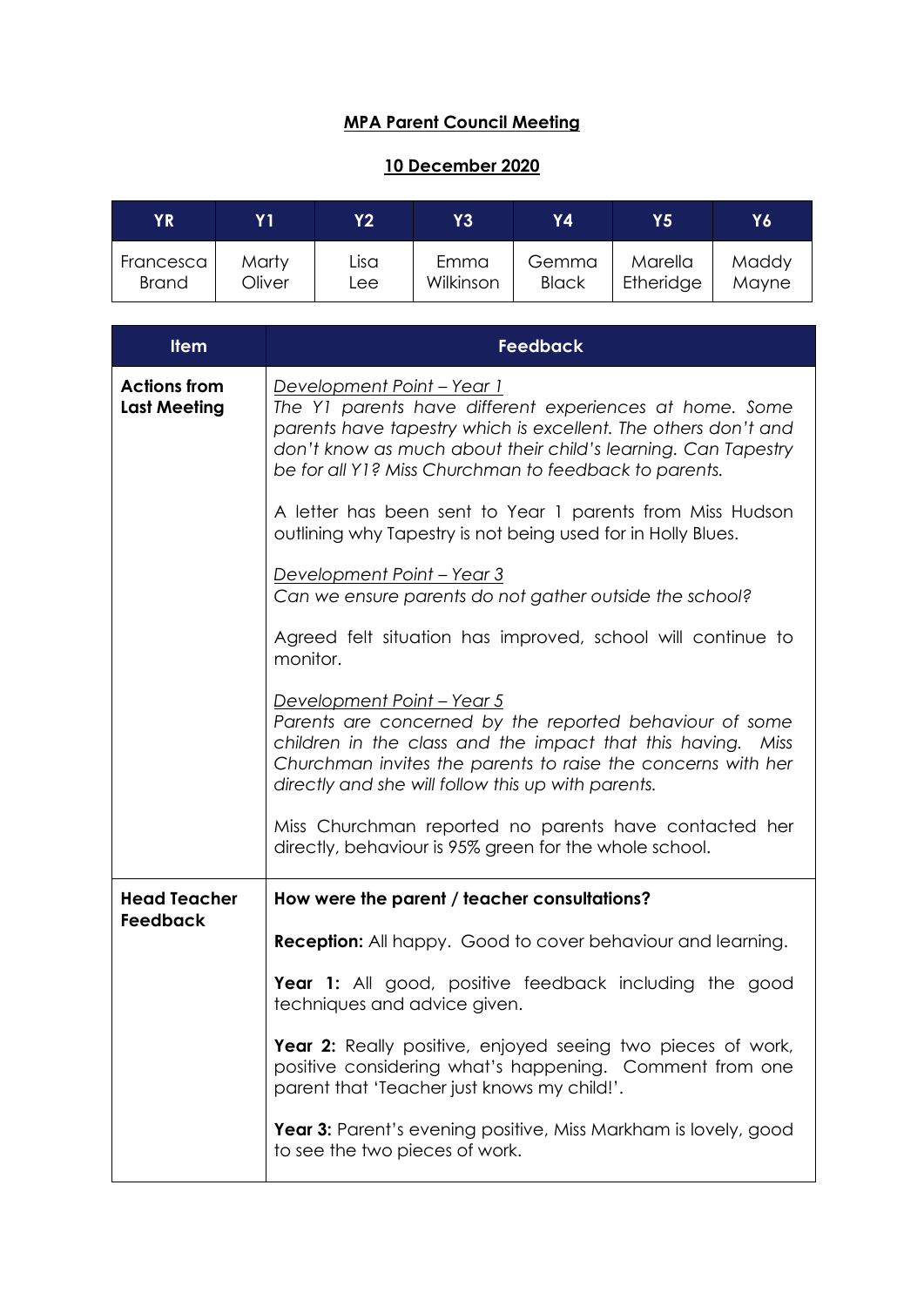|                                                   | Year 4: Phone calls went well. Easier to book on line. Teachers<br>kept to times and ran well.                                                                             |  |  |  |  |
|---------------------------------------------------|----------------------------------------------------------------------------------------------------------------------------------------------------------------------------|--|--|--|--|
|                                                   | Year 5: Really positive, enjoyed seeing work before and after.<br>Very professional and informative, with teacher offering lots of<br>information.                         |  |  |  |  |
|                                                   | Year 6: Worked well, good to see the children's work and hear<br>Teacher assessments and predications for the year.                                                        |  |  |  |  |
|                                                   | School Structure 2021/22                                                                                                                                                   |  |  |  |  |
|                                                   | Miss Churchman shared the plan for the future of MPA. Miss<br>Churchman stressed it is confidential at this time and will be<br>shared further after the Christmas break.  |  |  |  |  |
| Reception<br>2 Positives<br>1 Development         | Love the rewards, the good to be green system and the<br>encouragement. Children understand what is expected of<br>them.                                                   |  |  |  |  |
|                                                   | Communication on Tapestry is great, parents enjoyed seeing<br>pupils engaging in their learning.                                                                           |  |  |  |  |
|                                                   | Development Point<br>No development raised.                                                                                                                                |  |  |  |  |
| Year 1<br>2 Positives<br>1 Development            | Appreciate the efforts staff are making with the Christmas<br>events in the current climate.                                                                               |  |  |  |  |
|                                                   | Appreciate the school communication including Twitter, Friday<br>Flyer, Parent Consultations and presence of Miss Churchman on<br>the school gate before and after school. |  |  |  |  |
|                                                   | Development Point<br>Parents would like to see the work the children are doing more.                                                                                       |  |  |  |  |
| Year <sub>2</sub><br>2 Positives<br>1 Development | All good, nice to see the whole school enjoying themselves with<br>the festive activities. Children are loving school.                                                     |  |  |  |  |
|                                                   | The Friday Flyer is easy to read and a great communication tool.                                                                                                           |  |  |  |  |
|                                                   | Development Point<br>Parents are having issues with the Arbor app on mobile devices.                                                                                       |  |  |  |  |
| Year <sub>3</sub><br>2 Positives<br>1 Development | Children love the fact they can wear their own clothes on their<br>birthdays, it makes them feel special.                                                                  |  |  |  |  |
|                                                   | Love the kindness wall.                                                                                                                                                    |  |  |  |  |